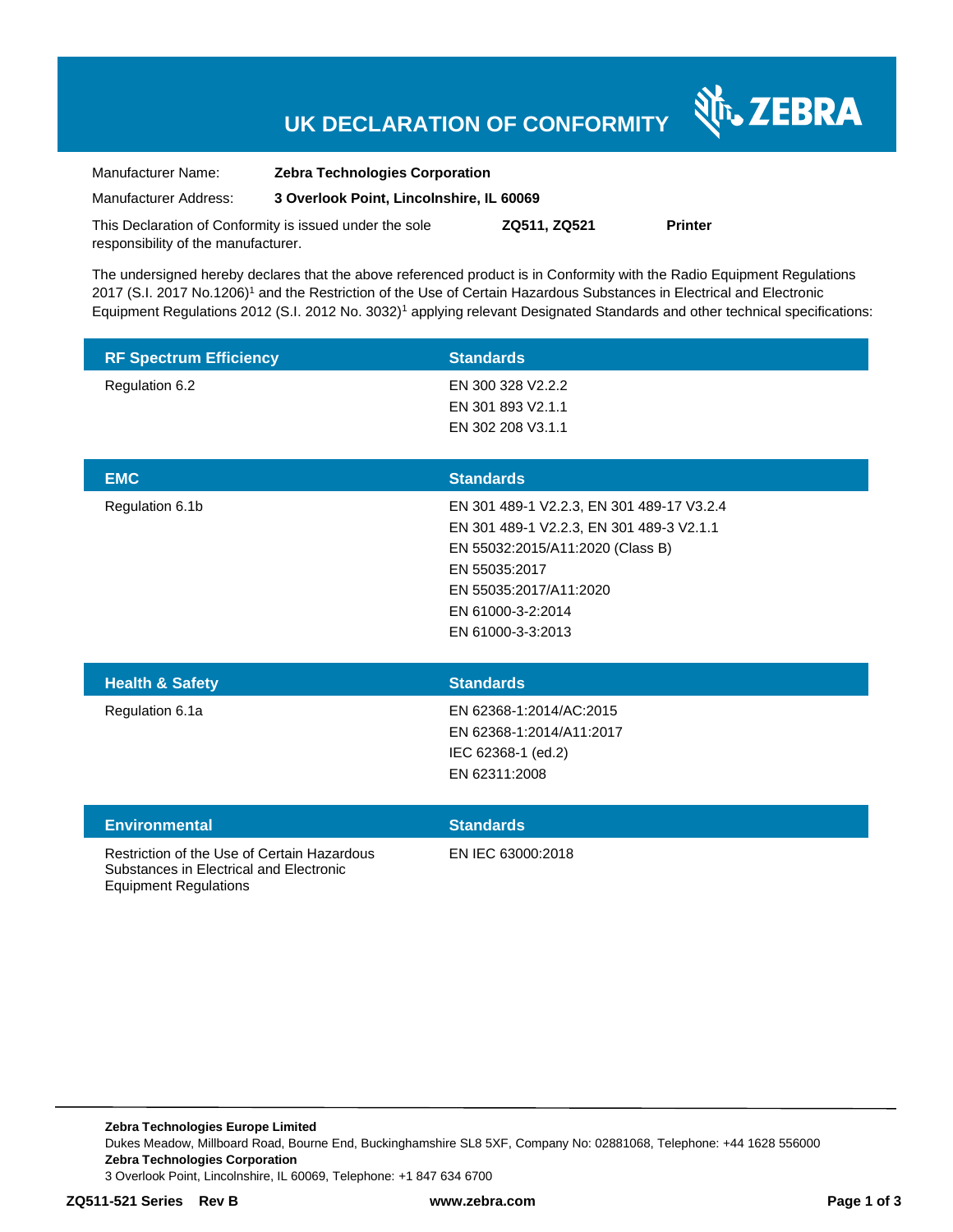### **UK DECLARATION OF CONFORMITY**

With regard to the Radio Equipment Regulations 2017 (S.I. 2017 No.1206)<sup>1</sup>, the conformity assessment procedure referred to in regulation 41(4)(a) and detailed in Schedule 2 has been followed.

<sup>1</sup> As amended by applicable EU withdrawal legislation implemented at the time of issuing this declaration

**Signed on behalf of Zebra Technologies Corporation**

Cach

*(Authorized Corporate Signature)* Jay Cadiz Rev: B Manager, Compliance Engineering **Date: 7 December 2021 Date: 7 December 2021** Place: Lincolnshire, USA

Nr. ZEBRA